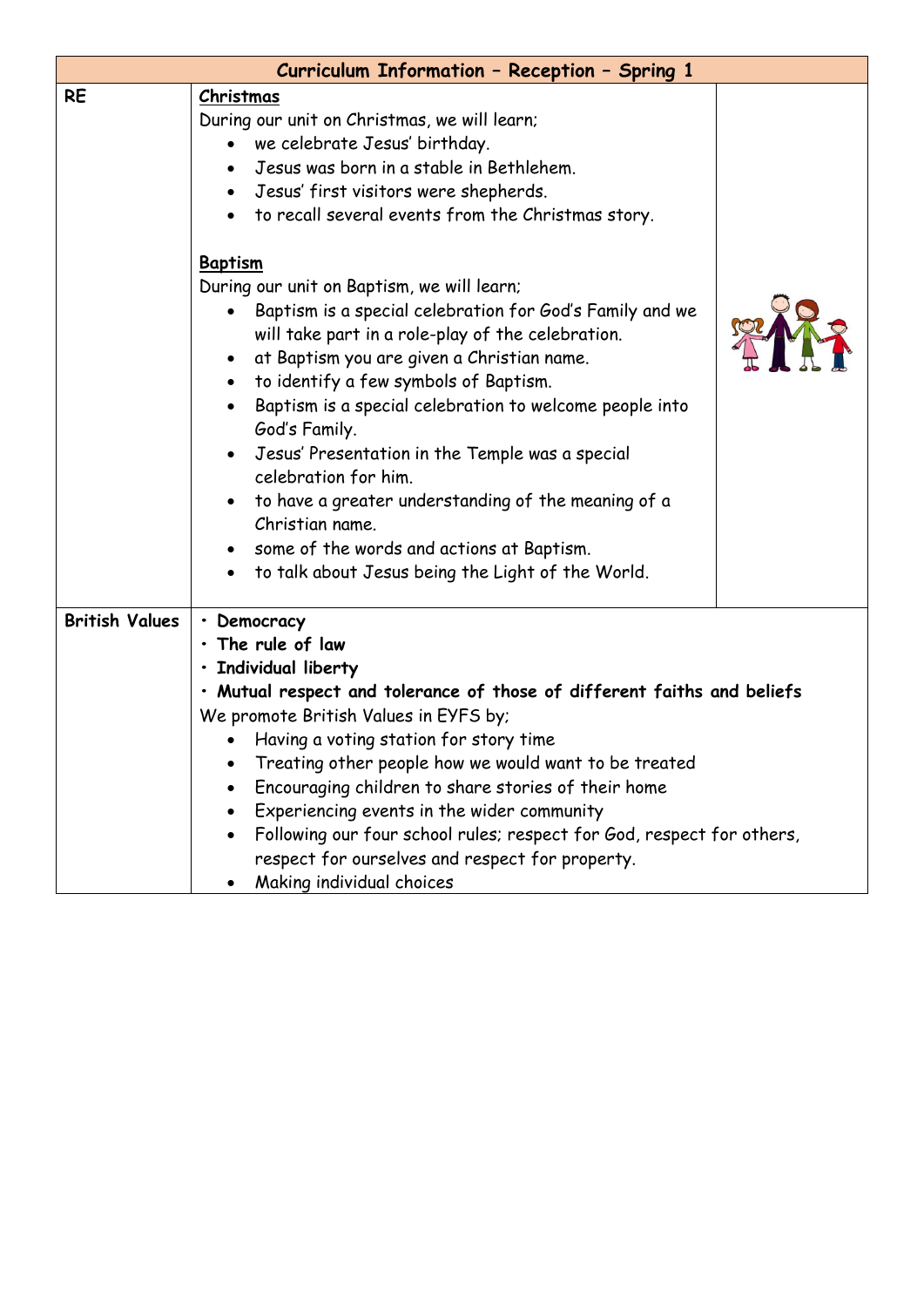| <b>PSHE</b><br>(Personal,<br>Social and<br>Emoional) |                                                                                                                                                                                                                                                                                                                                                                                                                                                                              | I understand that if I persevere I can tackle<br>challenges                                                      |  |  |
|------------------------------------------------------|------------------------------------------------------------------------------------------------------------------------------------------------------------------------------------------------------------------------------------------------------------------------------------------------------------------------------------------------------------------------------------------------------------------------------------------------------------------------------|------------------------------------------------------------------------------------------------------------------|--|--|
|                                                      |                                                                                                                                                                                                                                                                                                                                                                                                                                                                              | I can tell you about a time I didn't give up<br>until I achieved my goal                                         |  |  |
|                                                      |                                                                                                                                                                                                                                                                                                                                                                                                                                                                              | I can set a goal and work towards it                                                                             |  |  |
|                                                      |                                                                                                                                                                                                                                                                                                                                                                                                                                                                              | I can use kind words to encourage people                                                                         |  |  |
|                                                      |                                                                                                                                                                                                                                                                                                                                                                                                                                                                              | I understand the link between what I learn<br>now and the job I might like to do when I'm<br>older               |  |  |
|                                                      |                                                                                                                                                                                                                                                                                                                                                                                                                                                                              | I can say how I feel when I achieve a goal<br>and know what it means to feel proud                               |  |  |
| Physical<br>Development                              | Move freely with confidence in a range of ways<br>$\bullet$<br>Negotiate space successfully<br>$\bullet$<br>Explore a range of climbing and balancing equipment<br>Begin to show control when using a range of objects and equipment<br>$\bullet$<br>Use a knife and fork to eat dinner.<br>Use the outdoor area to enhance balancing, climbing, throwing and catching<br>skills<br>Movement skills - moving in different ways with confidence e.g. skipping<br>and hopping. |                                                                                                                  |  |  |
| Communication                                        | Children will listen to stories and talk about key events.<br>$\bullet$                                                                                                                                                                                                                                                                                                                                                                                                      |                                                                                                                  |  |  |
| and Language                                         | ٠<br>٠                                                                                                                                                                                                                                                                                                                                                                                                                                                                       | Children will ask when, who and what questions.<br>Articulate their ideas and thoughts in well-formed sentences. |  |  |
|                                                      | $\bullet$                                                                                                                                                                                                                                                                                                                                                                                                                                                                    | Connect one idea or action to another using a range of connectives.                                              |  |  |
|                                                      | $\bullet$                                                                                                                                                                                                                                                                                                                                                                                                                                                                    | Children will know and use vocabulary linked to our theme, Paws, Claws and                                       |  |  |
|                                                      |                                                                                                                                                                                                                                                                                                                                                                                                                                                                              | Whiskers, including life cycle, nocturnal and hibernate.                                                         |  |  |
| <b>Class Texts</b>                                   |                                                                                                                                                                                                                                                                                                                                                                                                                                                                              | Children will join in with repeated refrains in a story.<br>Giraffes can't dance                                 |  |  |
|                                                      |                                                                                                                                                                                                                                                                                                                                                                                                                                                                              | Dear Zoo                                                                                                         |  |  |
|                                                      | Meerkat Mail                                                                                                                                                                                                                                                                                                                                                                                                                                                                 |                                                                                                                  |  |  |
|                                                      | The Bumblebear                                                                                                                                                                                                                                                                                                                                                                                                                                                               |                                                                                                                  |  |  |
|                                                      | There's a Tiger in the Garden<br><b>Puffin Peter</b>                                                                                                                                                                                                                                                                                                                                                                                                                         |                                                                                                                  |  |  |
|                                                      |                                                                                                                                                                                                                                                                                                                                                                                                                                                                              | Polly Parrot picks a Pirate                                                                                      |  |  |
| Literacy                                             | During this half term children will be;<br>$\bullet$                                                                                                                                                                                                                                                                                                                                                                                                                         | Completing phase 3 phonics                                                                                       |  |  |
|                                                      |                                                                                                                                                                                                                                                                                                                                                                                                                                                                              | Learning to read and write the superpower words; he, my, by, she, they.                                          |  |  |